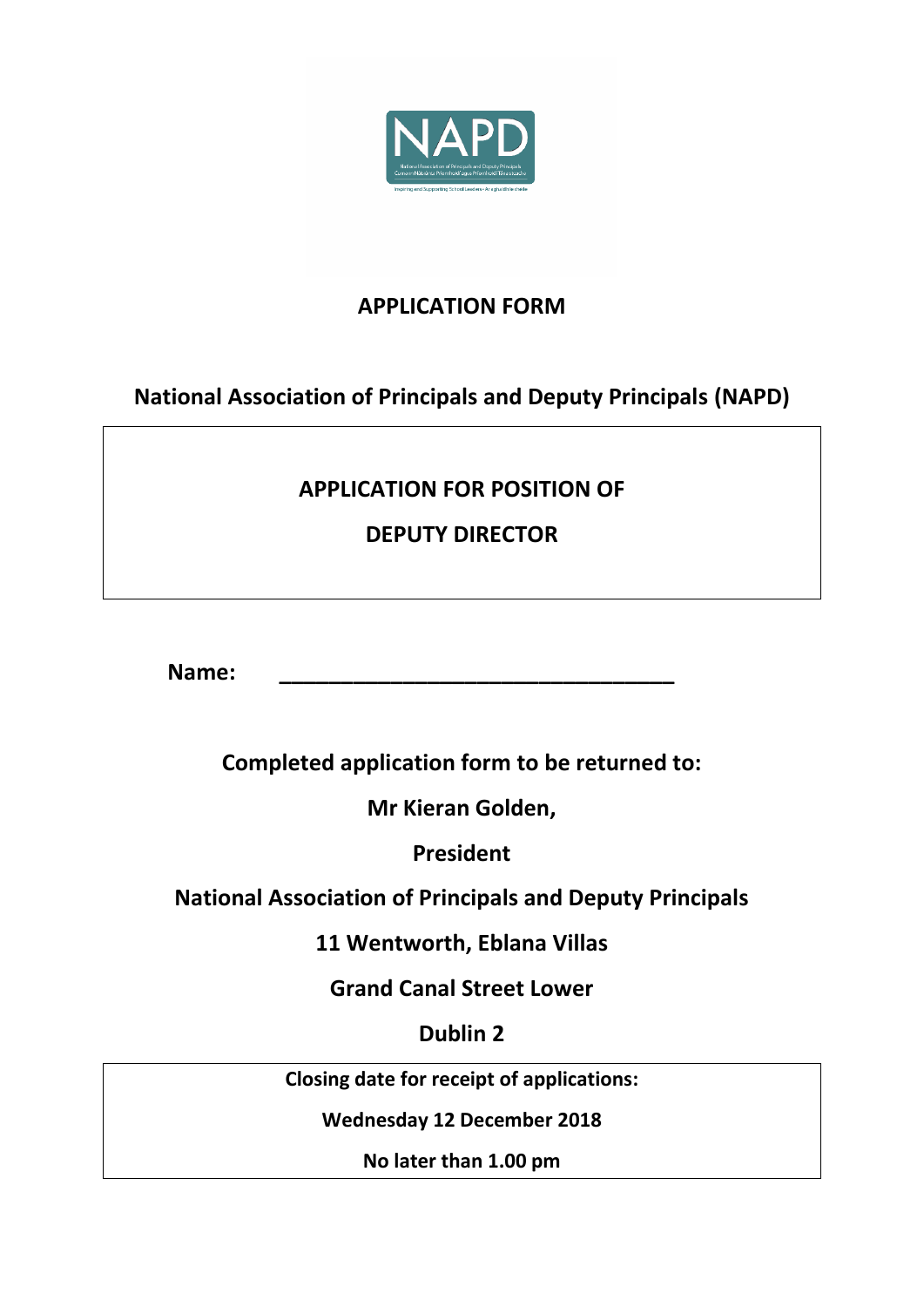### **APPLICATION FORM**

#### **1. PERSONAL**

## **2. ACADEMIC, PROFESSIONAL OR TECHNICAL QUALIFICATIONS**

 **\_\_\_\_\_\_\_\_\_\_\_\_\_\_\_\_\_\_\_\_\_\_\_\_\_\_\_\_\_\_\_\_\_\_\_\_\_\_\_\_\_\_\_\_\_\_\_\_\_**

| <b>Degree/Qualifications</b><br>(and date obtained) | Grade<br>obtained | <b>Subjects in final</b><br>examination | University/<br>Institution/<br><b>Examining Body</b> |
|-----------------------------------------------------|-------------------|-----------------------------------------|------------------------------------------------------|
|                                                     |                   |                                         |                                                      |
|                                                     |                   |                                         |                                                      |
|                                                     |                   |                                         |                                                      |
|                                                     |                   |                                         |                                                      |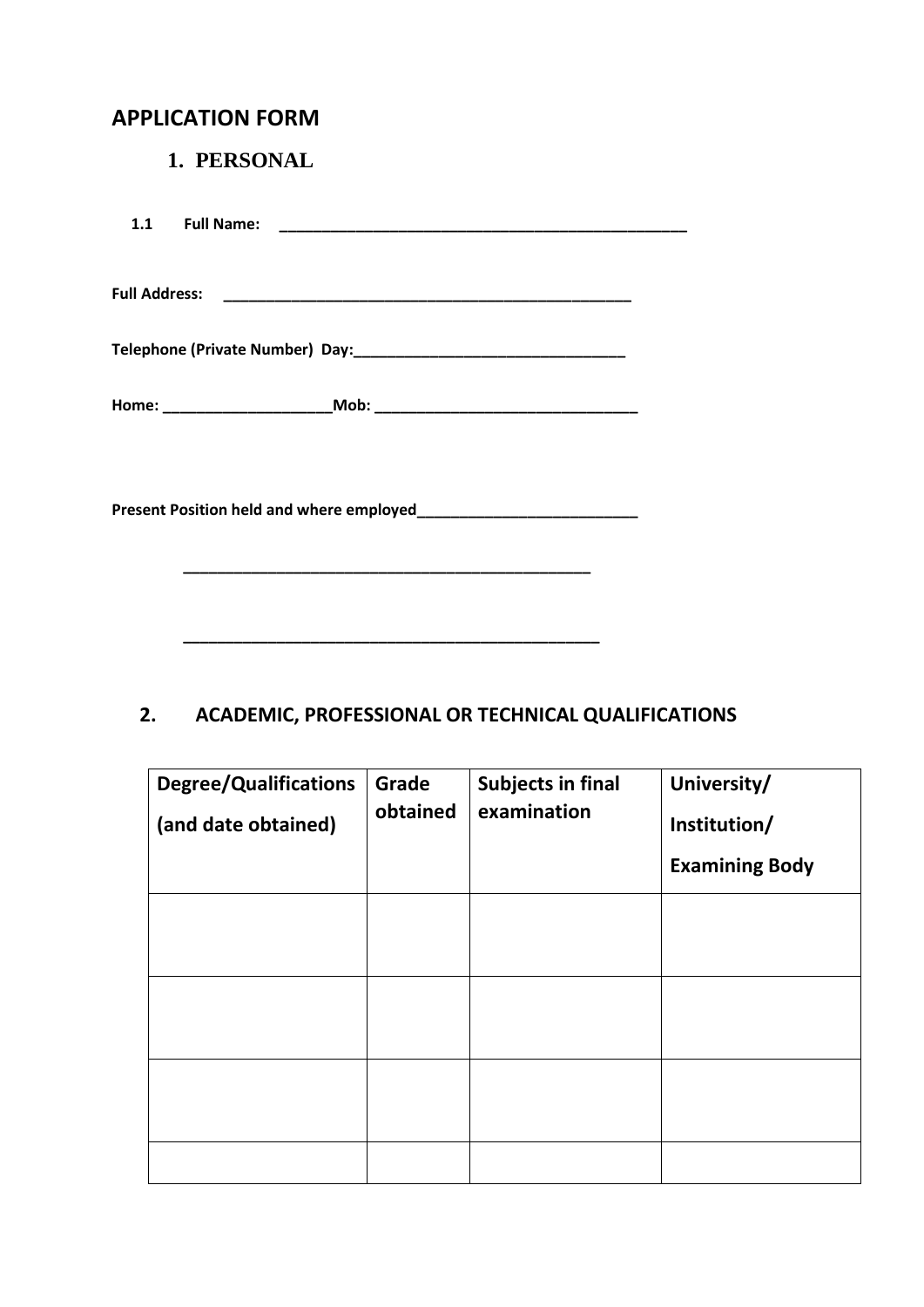#### **3. EMPLOYMENT RECORD**

| <b>Dates</b> | Position | Employer |
|--------------|----------|----------|
| From<br>To   |          |          |
|              |          |          |
|              |          |          |
|              |          |          |
|              |          |          |
|              |          |          |
|              |          |          |
|              |          |          |
|              |          |          |
|              |          |          |
|              |          |          |
|              |          |          |
|              |          |          |
|              |          |          |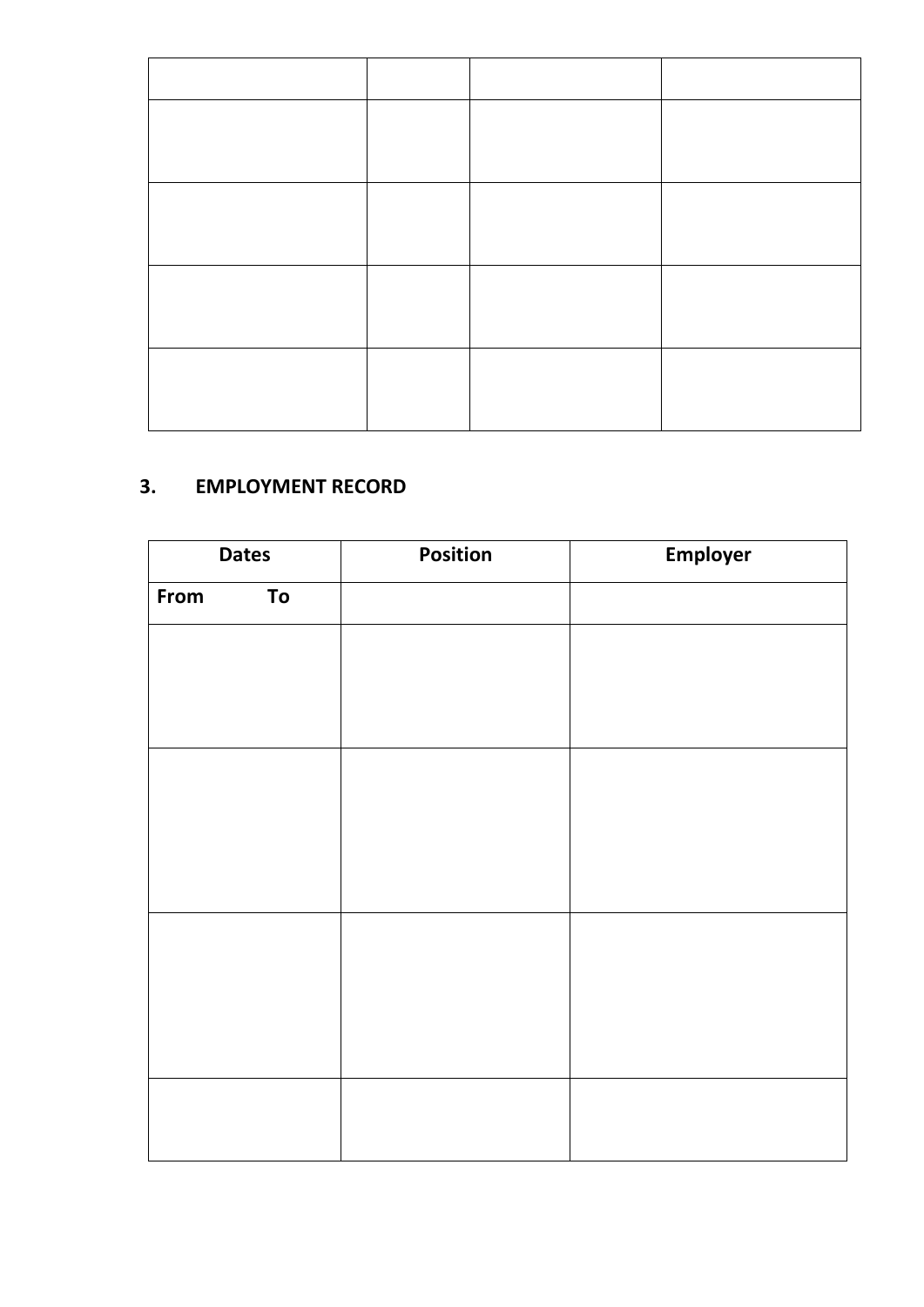#### **4. PROFESSIONAL DEVELOPMENT**

Please outline any professional development undertaken by you

| Year/Date | Programme/Course | <b>Institution attended</b> |
|-----------|------------------|-----------------------------|
|           |                  |                             |
|           |                  |                             |
|           |                  |                             |
|           |                  |                             |
|           |                  |                             |
|           |                  |                             |
|           |                  |                             |
|           |                  |                             |
|           |                  |                             |
|           |                  |                             |
|           |                  |                             |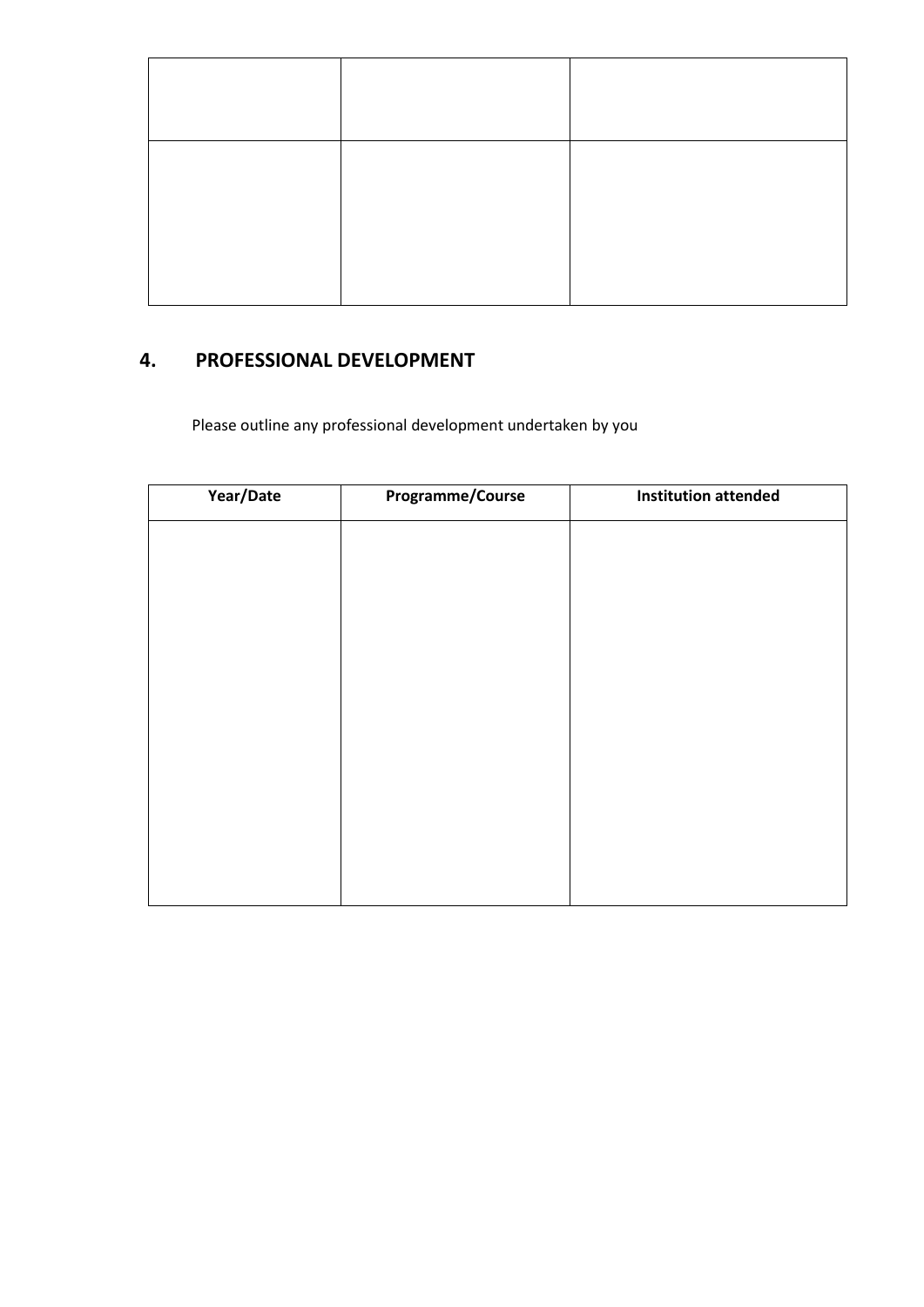### **5. Interpersonal, Negotiating and Communication Skills**

**A. Give examples of situations where you were called on to use these skills**

**B. How would these skills be used to good effect in your role as Deputy Director of NAPD?**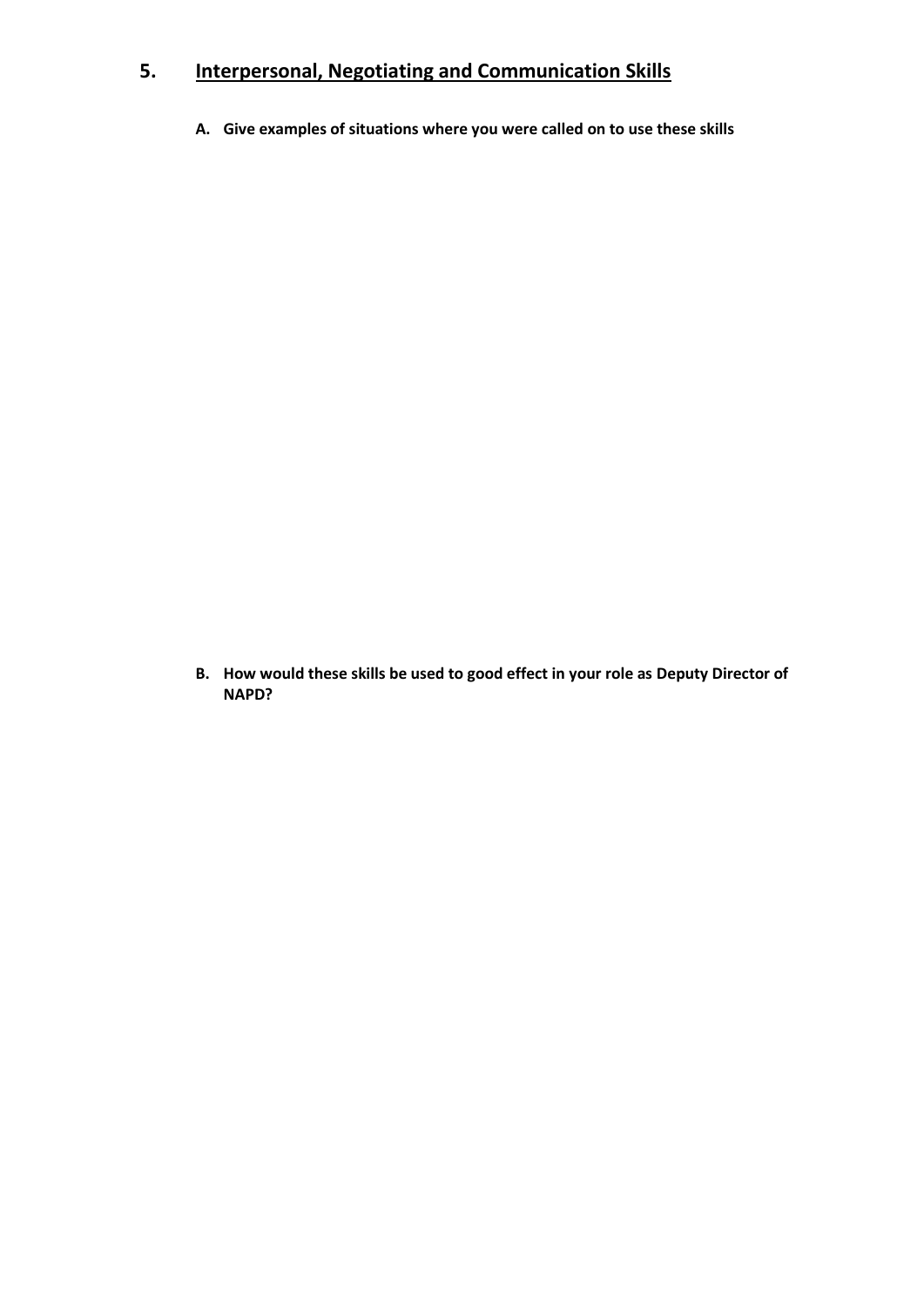## **6. Leadership, Organisational and Administrative Skills**

**A. Give a brief outline of occasions on which you were required to demonstrate these skills**

**B. As Deputy Director of NAPD how and where would you envisage using these skills?**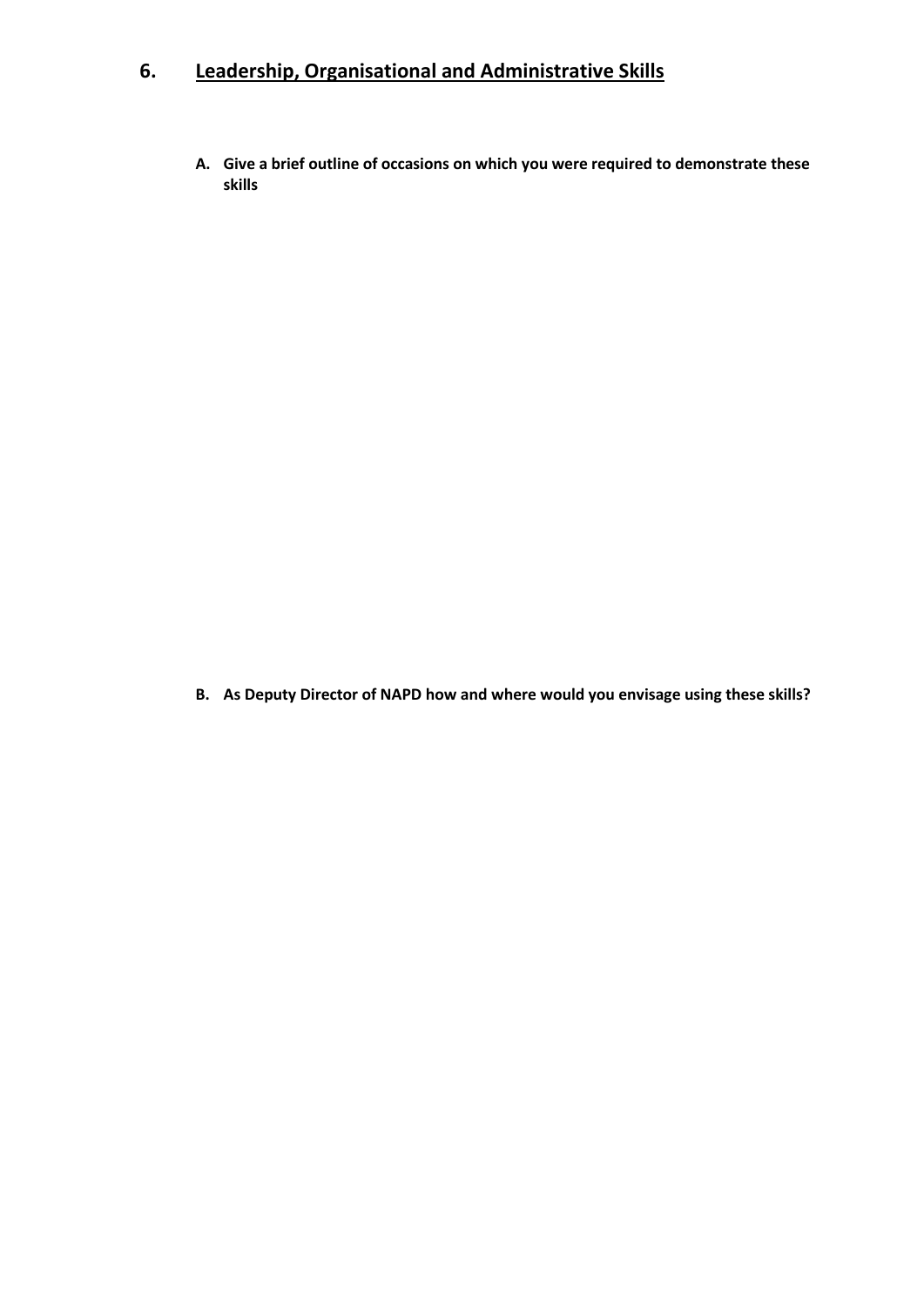## **7. Policy Development**

**A. Outline how the school environment has energised you to identify and develop relevant policies**

**B. How would you initiate, influence and develop policy at national level?**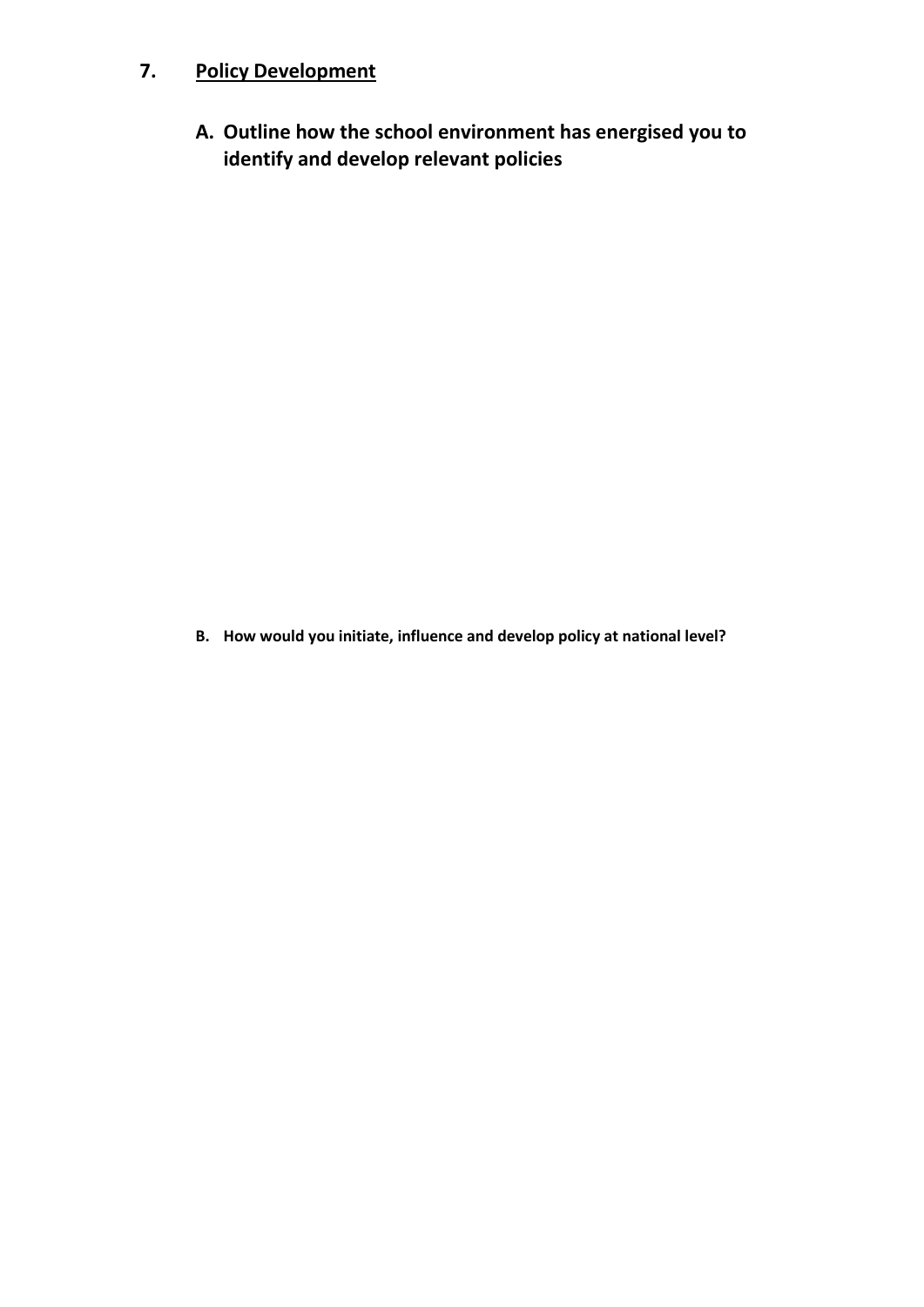**8. How do you envisage the development of the Irish education system over the next five years?**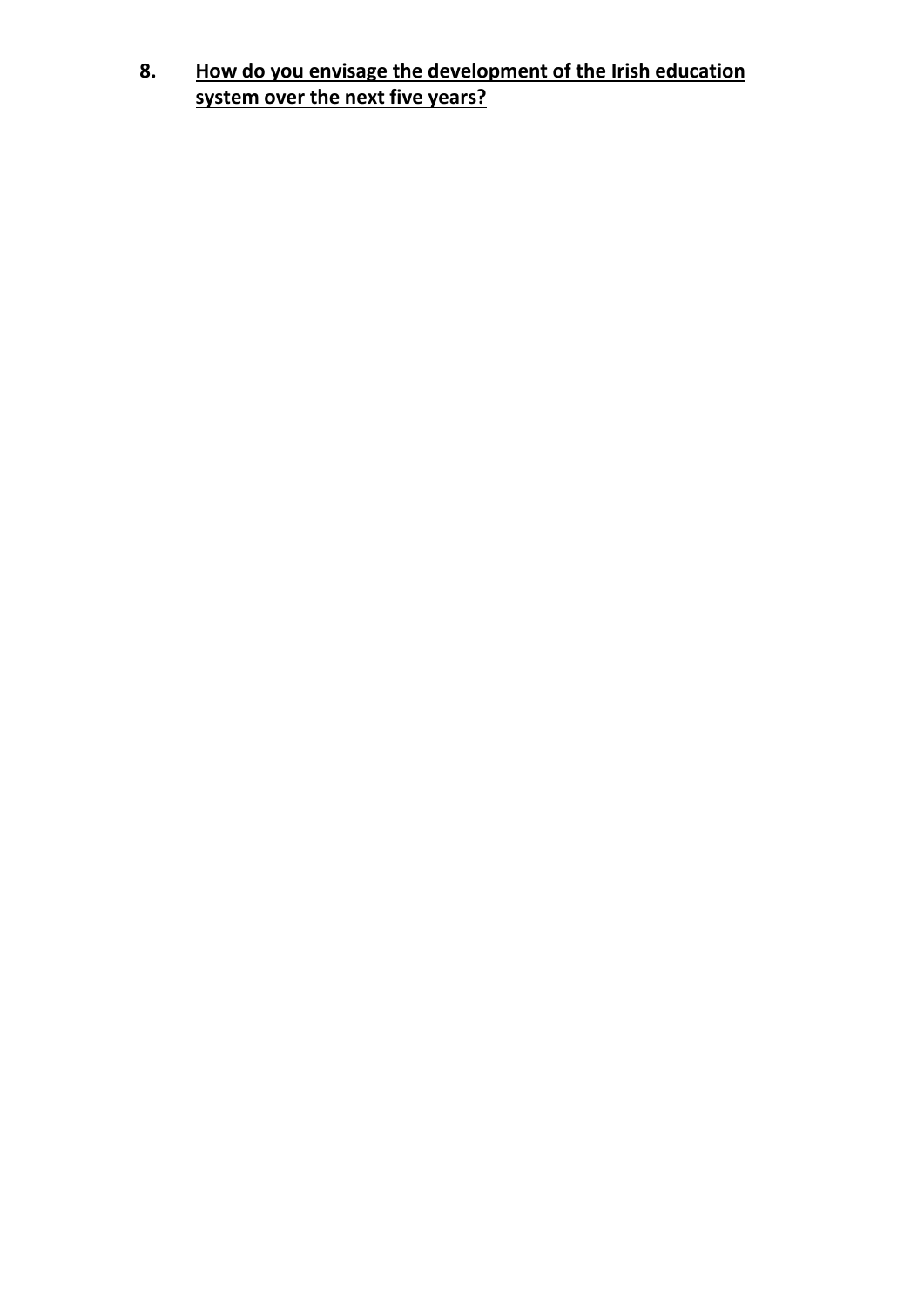# **9. Additional information**

**If you wish to submit additional relevant information in support of your application for the position of Deputy Director please outline it below**